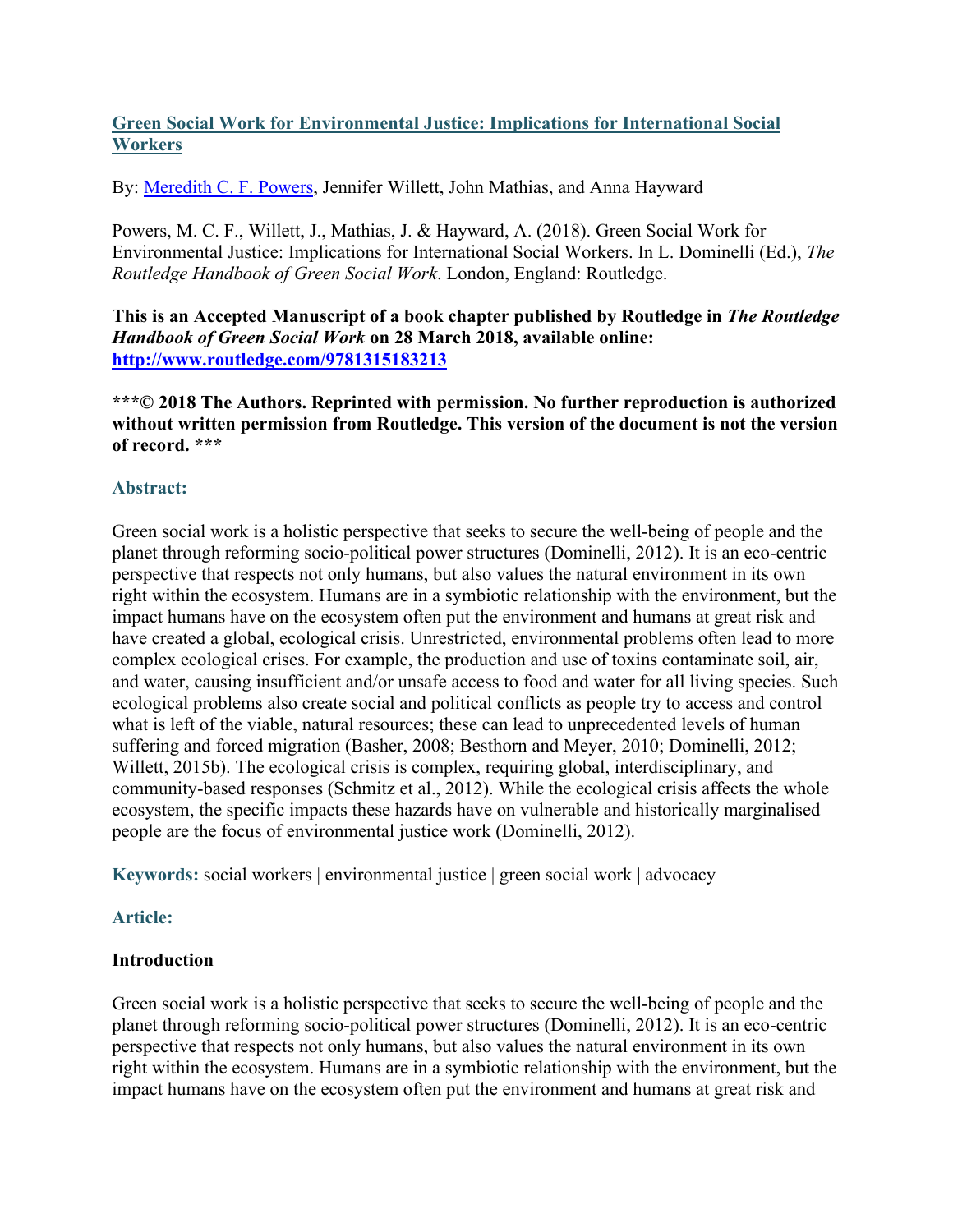have created a global, ecological crisis. Unrestricted, environmental problems often lead to more complex ecological crises. For example, the production and use of toxins contaminate soil, air, and water, causing insufficient and/or unsafe access to food and water for all living species. Such ecological problems also create social and political conflicts as people try to access and control what is left of the viable, natural resources; these can lead to unprecedented levels of human suffering and forced migration (Basher, 2008; Besthorn and Meyer, 2010; Dominelli, 2012; Willett, 2015b). The ecological crisis is complex, requiring global, interdisciplinary, and community-based responses (Schmitz et al., 2012). While the ecological crisis affects the whole ecosystem, the specific impacts these hazards have on vulnerable and historically marginalised people are the focus of environmental justice work (Dominelli, 2012).

Environmental justice highlights the linkage between environmental degradation and power imbalances as the mainly human victims of environmental degradation also must contend with injustices related to class, gender, race, ethnicity, and locale (Bullard, 1994; Nixon, 2011). Environmental injustice occurs at the macro-level as global economic and political inequalities unjustly shift environmental hazards and burdens away from wealthier countries and onto poorer countries (Healy, 2008). Environmental injustice also occurs at the micro/local level, particularly within developing countries, as poor people bear a disproportionate burden of environmental degradation (Besthorn, 2003; Coates, 2005; Dominelli, 2012; Hoff and Rogge, 1996; IPCC, 2014; McKinnon, 2008; Zapf, 2009). These injustices exist because of global systems of inequality, and global collaboration is necessary to confront them.

Social workers are increasingly being called upon to engage in the global response to address environmental injustices, as these problems affect the clients and communities they already serve (Weick, 1981; Soine, 1987; Berger and Kelly, 1993; Estes, 1993; Hoff and Rogge, 1996; Besthorn, 2003; Coates, 2005; Gitterman and Germain, 2008; Mary, 2008; McKinnon, 2008; Zapf, 2009; Jones, 2010; Dominelli, 2012; Peeters, 2012; Narhi and Matthies, 2016; Powers, 2016). In fact, many of the early pioneers in social work focused on holistic community practices that involved environmental justice issues such as creating improvements in sanitation and waste management, developing parks, and working to decrease the spread of communicable diseases (Addams, 1970; Kelley, 1970). In addition, national and international social work associations have identified environmental justice as a core issue within the profession (e.g. inclusion within several standards including in the new Educational Policy and Accreditation Standards for the Council on Social Work Education, 2015; in the 10th Grand Challenge of the American Academy of Social Work and Social Welfare, 'Create Social Responses to a Changing Environment', see Kemp and Palinkas, 2015; and earlier internationally as the third agenda item in Global Agenda for Social Work and Social Development: Commitments to Action, 'Working Toward Environmental Sustainability', see IASSW, ICSW, and IFSW, 2012). Due to environmental injustices being disproportionately found in the developing world, social workers from the US and other developed nations may often engage in international, cross-cultural practice and research contexts. Thus, the profession has to develop ways to equip and train social workers to not only become better prepared to address environmental injustices, but also to learn how to address the unique challenges of working in international, cross-cultural settings (Dominelli, 2000; Healy, 2008; Mary, 2008; Dominelli, 2012).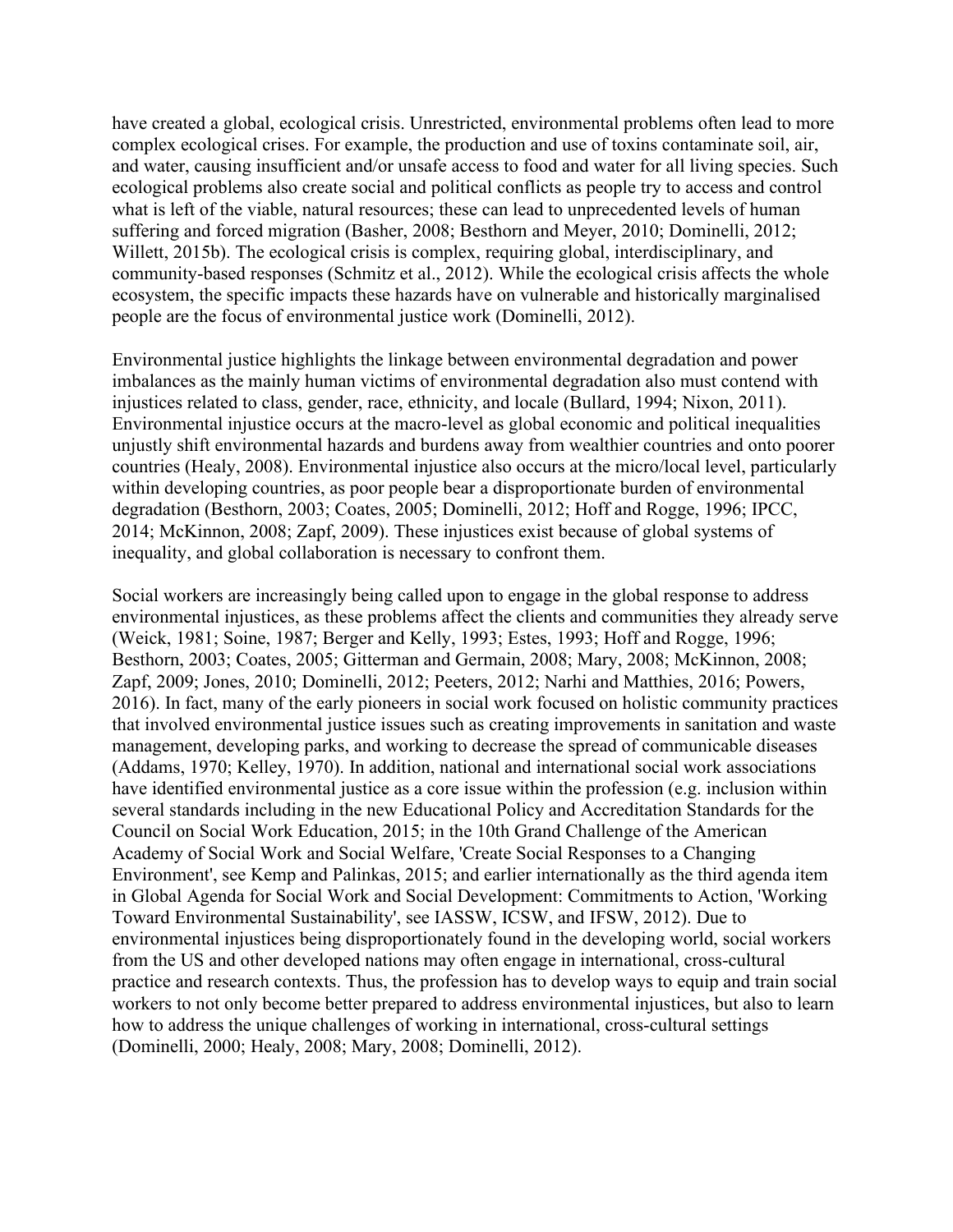In this chapter, three cases of research and practice will illustrate three social workers' contributions to and challenges within international, cross-cultural contexts as they worked alongside multiple stakeholders to address environmental injustices. These cases include: (1) Willett's work in a collaborative research role alongside an Advisory Board in impoverished rural communities in Kenya which have been impacted by climate change; (2) Hayward's identification of the need for long-term work with local community members to preserve land and address destruction of natural resources in Jamaica; and (3) Mathias's work to build trusting relationships within a campaign to stop factory pollution in a village in India. To understand the lessons of these cases, two points must be noted. First, Willett, Hayward, and Mathias are American (US) social workers. While they present their cases from an international point of view, social workers from other nations may have different experiences of working in crosscultural, international contexts. Second, in the communities in which they worked, there was little to no local social work presence and their collaborators had no social work training, thus there may be different lessons in communities that are actively working with local social workers. The conclusion of this chapter includes a discussion related to how green social work can serve as a mechanism to meet challenges and opportunities when working in international, cross-cultural settings on environmental justice issues.

### **Case examples of green social work in international, cross-cultural contexts exploring the impacts of climate change in Kenya: collaborative research using a local Advisory Board**

Kenya is among the countries most affected by climate change and yet the first-hand impacts of climate change on vulnerable people and communities have not been explored fully. This case offers brief findings from an international social worker's research exploring the impacts of climate change in two rural communities in Kenya–Mutito and Wamunyu, alongside a collaborative model for exploring green social work issues in local communities (Willett, 2015a).

Mutito and Wamunyu are semi-arid, rural, and impoverished locations. The predominant livelihood strategies for community members are based on access to productive land. Prior to climatic changes experienced in recent decades, the communities were semi-arid with two rainy seasons, which allowed community members to farm consistently. However, due to climatic change, survival in these areas has become increasingly challenging. Community members in Wamunyu and Mutito spoke of increased drought and desertification since their childhoods, and explained that instead of two rainy seasons, they are fortunate if they see one period of consistent rain annually. The relatively wealthy community members have been able to adapt through installing irrigation systems and boreholes, but the livelihoods of poor residents have been decimated. Food insecurity and famine have increasingly become the norm. Businesses are shut and children are pulled out of school to gather water during periods of drought, which impacts long-term opportunities for the impacted community members.

In addition to droughts, community members detailed that rather than a steady rainy season, there are now short bursts of heavy rain which often result in flash floods. These flood waters sweep away the top layer of fertile soil, further decreasing land productivity. Again, the relatively wealthy community members are able to adapt through buying fertilizers to mitigate flash flood-induced soil depletion. The poor community members struggle to survive with decreasing farm yields.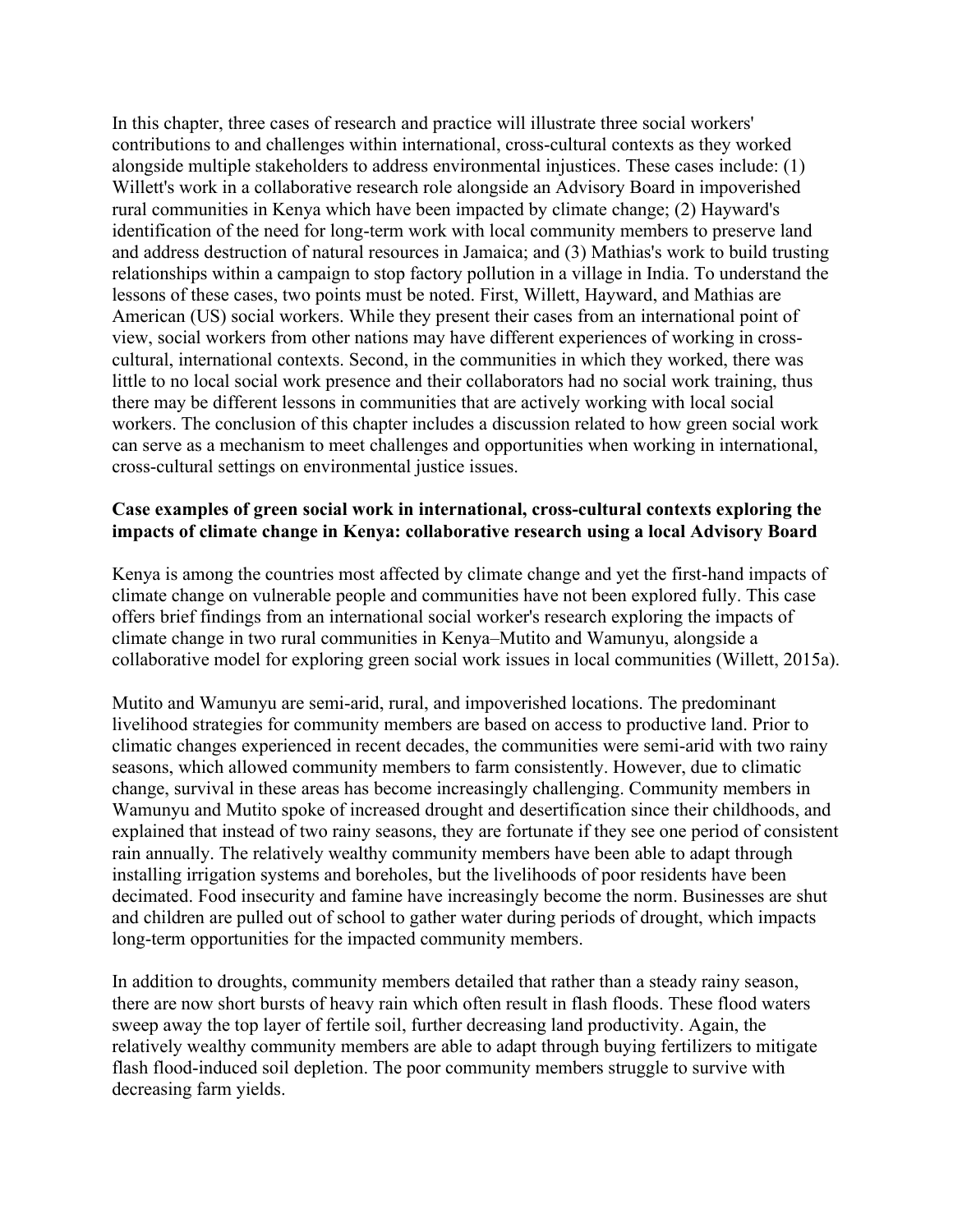Climate change is a global environmental injustice as the wealthy countries contribute more to the causes of the crisis while, as this case demonstrates, poor communities in the least developed countries bear the brunt of the consequences and must adapt to volatile climate changes locally. In addition, as seen in this case, climate change can exacerbate local inequality within affected communities as the wealthy are able to adapt to changes while the poor community members cannot, and consequently become even more impoverished.

Despite minimal responsibility for the global climate crisis, affected communities in developing countries receive little support to mitigate and cope with the problems resulting from this crisis (IPCC, 2014). In Mutito and Wamunyu, poor community members struggled to identify key players who were willing to consistently work on these issues with them. They reported that the Kenyan government provides food aid only on an ad hoc basis. Aid from foreign or international organisations was rarely available. When it was, it was often provided in exchange for work, a practice that most local community members considered an abuse of their desperate position with respect to basic human needs for food and water. Community members were upset with these measures but did not know how to navigate local, national, and international aid systems to advocate for their communities. They also lacked experience organising their communities to pressure aid actors. These gaps present opportunities for support from green social workers, including social workers from outside of Kenya.

International social workers should take an inclusive, participatory approach to promoting green social work within communities that have historical legacies of marginalisation and exclusion – histories which are often the source of ill feelings towards national and international actors. In this case, this was done by forming an Advisory Board of people in the communities who were poor and impacted by the severe climate changes in their local environment. All members were rural to urban migrants who fled droughts in Mutito and Wamunyu. Advisory Board members and the international social worker met through work on a separate project and developed their relationship over a period of several years to build trust and understanding. Advisory Board members agreed to guide the project after negotiating what they would need to be successful partners (e.g. payment, hours of work, location of work). Tangible benefits were stressed over theoretical or trickle-down benefits by the international social worker and were the key to the successful forming of the Advisory Board.

The Advisory Board ensured that the international social worker (and the project) benefitted from a local viewpoint and that the Advisory Board benefitted from the international social worker's contributions. To ensure a local viewpoint, members introduced the international social worker to local community members, explained the study to community members, included topics within the study that were important to community members (which were often different from those assumed by the international social worker), helped develop culturally competent methods, and promoted the trustworthiness of the data. In turn, the Advisory Board members gained paid work experience through the project and worked on developing skills they desired, such as when the international social worker trained the Advisory Board members on basic computer skills. At least one Advisory Board member obtained a job later based on the work experience gained.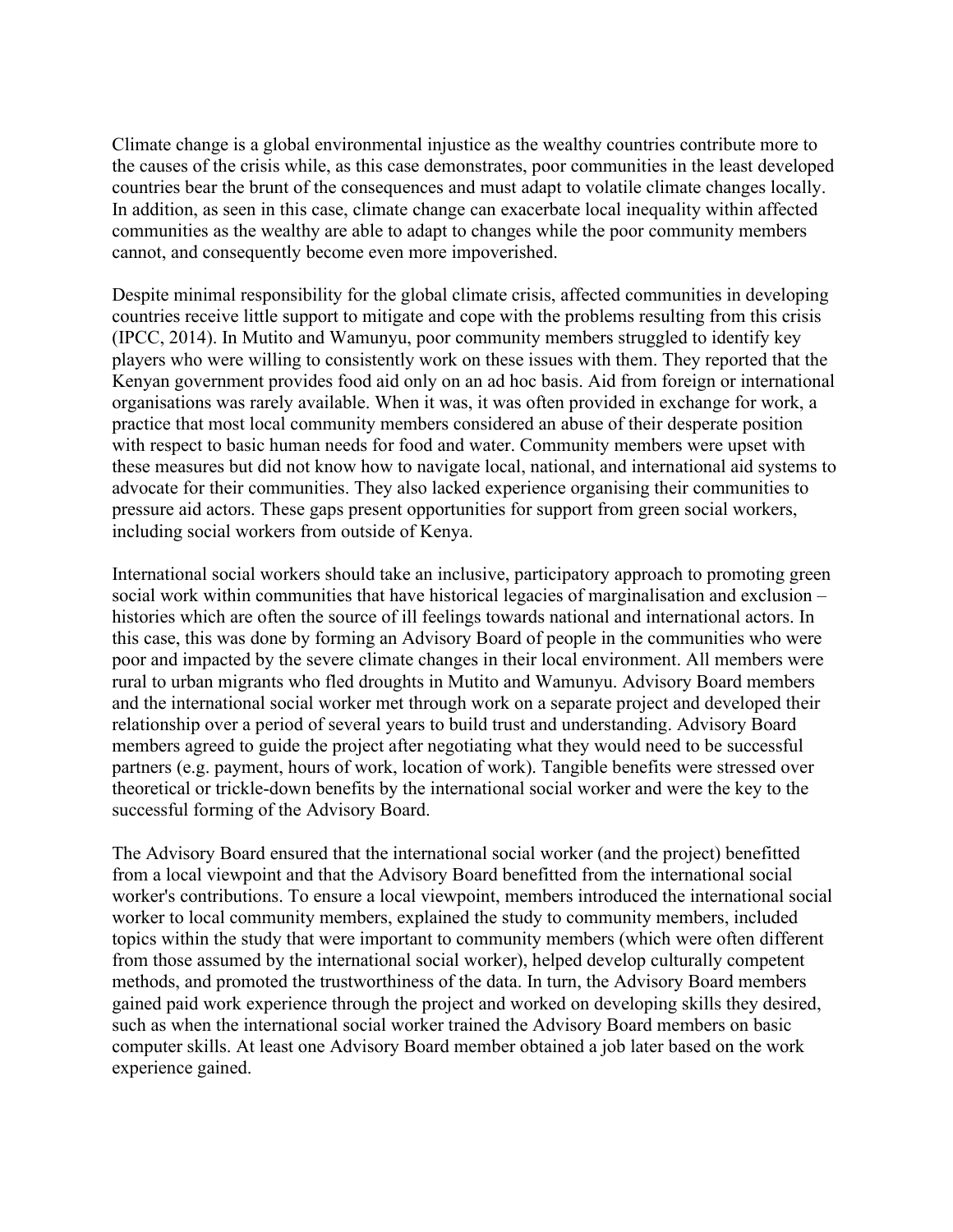The Advisory Board model has many positives but it is not without challenges. The inclusion of female participants was limited in this project, despite the fact that the international social worker was a woman. This was attributed to the all-male membership of the Advisory Board. As is common with this situation of internal, drought-based migration in Kenya, the Advisory Board members were young men whose home communities had sent them to urban areas to earn money for their families. Despite discussion about the need for gender diversity, they were reluctant to value female inclusion in the study when a male was available for participation. Relatedly, there were limitations regarding the ethnic breakdown of participants as well. The Advisory Board members were all of a single ethnic group, and they wanted the study to focus on their ethnic group only, which was attributed to enduring ethnic tensions in Kenya. In contrast to requesting more female participation, the international social worker largely agreed to adhere to these inclusion criteria.

While green social work aims to protect the well-being of people and the planet through reforming socio-political power structures, these end goals are difficult to accomplish as an individual social worker. Variations in the Advisory Board model could be used with social work on environmental justice issues in cross-cultural situations to shift socio-political power structures at a micro-level through the empowerment and self-determination of local community members. However, it is important to acknowledge that while the model may successfully challenge certain inequities, it may also perpetuate other inequities, such as the exclusion of women and people of diverse ethnicities in this case.

### **Crisis in the cockpit: identifying long-term engagement to address bauxite mining in Jamaica's protected lands**

Jamaica, like other developing, small island nations, faces immense pressure for development and the extraction of limited natural resources. International Monetary Fund (IMF) and World Bank development mandates, limited land, and rare mineral resources have created ecological crises for such nations. Environmental and community groups in Jamaica continue to face challenges related to (mostly foreign) development projects. Coupled with the effects of climate change, including rising sea levels, protected areas in Caribbean nations are increasingly at risk and land-use issues in these developing nations are of increasing importance. The need for employment in economically struggling communities further complicates efforts for land and community conservation. Jamaica has a long history of both environmental injustice and social movements, and there are several organisations working to preserve protected land and space as well as fight for environmental justice. However, these conservation organisations and community members often face conflicting interests and claims to protected areas. Indigenous groups residing on potential sites for bauxite mining are but one constituency, along with nature conservationists and other community groups, who usually have complementary, but sometimes competing agendas.

One current issue in Jamaica is the potential siting of bauxite mines in Cockpit Country, which is of paramount concern to both environmental and community groups. Cockpit Country is an area of rural Jamaica with sparse human population but a dense and complex ecology of rare indigenous plants and animals. Cockpit Country is also an historic Maroon tribal territory (a politically independent and sovereign tribal nation of Africans who escaped and resisted slavery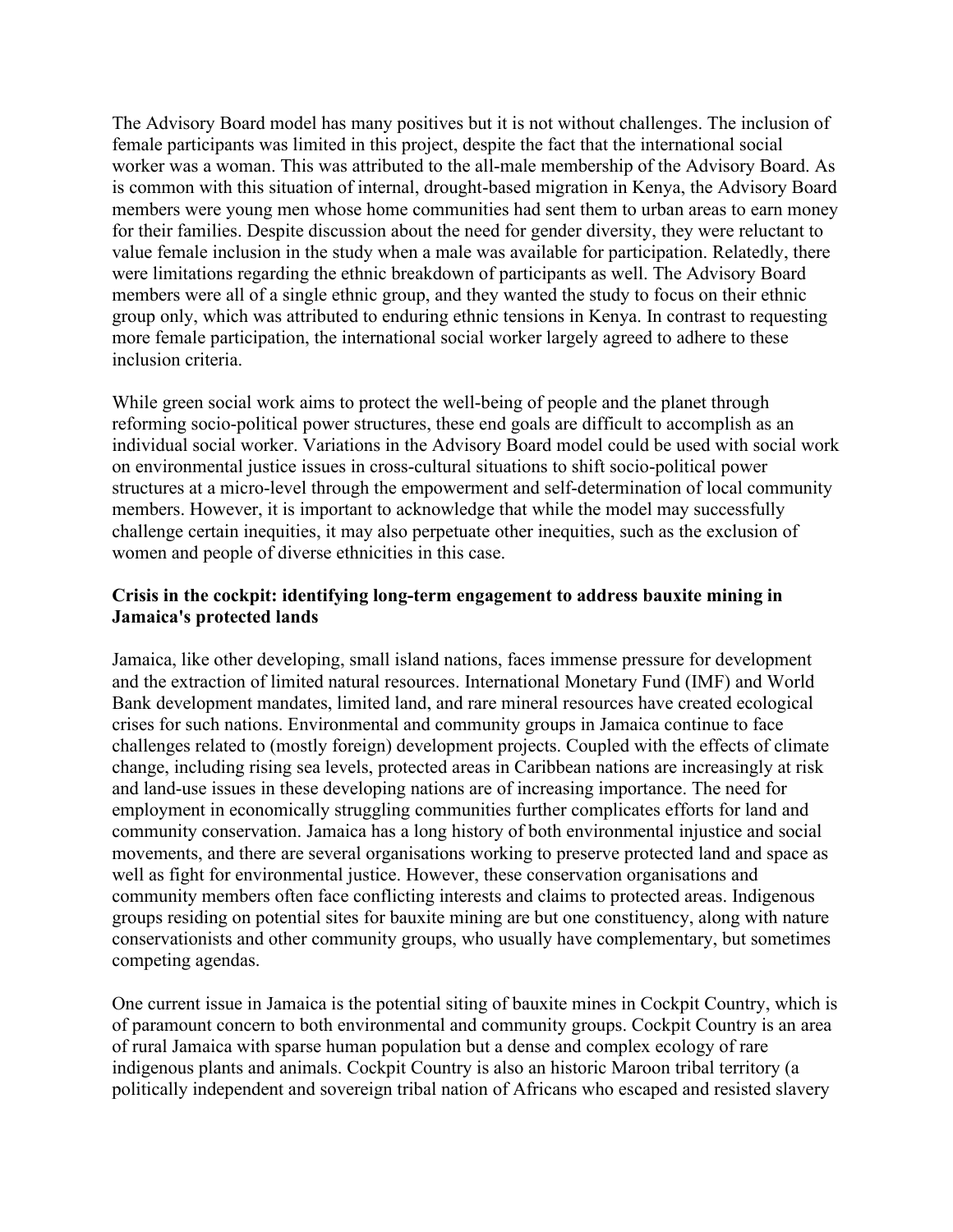by using the rugged terrain to their advantage and successfully hiding from their oppressors). The area is approximately 1,100 square kilometres and is mostly inaccessible by major roads, which has afforded the area some protection from most types of development. A recent ecosystem evaluation noted several important features that the area contributes including: gas and climate regulation (carbon mitigation), water regulation (the unique topography mitigates flooding) and water quality (filtrations through the limestone and underground caves), soil stability, pollination of local species, habitat for indigenous plants and animals, timber and forest provision for local communities, and recreation and cultural uses (Edwards, 2011). Several groups have coalesced to address the threat of mining in these protected areas including conservation groups, local community groups, representatives from the Maroon nation tribes, the University of the West Indies, and other smaller groups interested in protecting various species (e.g. bird watching groups). Social workers are not often present at the table in large numbers but could contribute to these efforts in various ways.

Using a green social work perspective with its environmental justice framework, the international social worker interviewed stakeholders to identify the key roles that social workers could potentially play in efforts to address potential threats to this area. An identified important role for social workers was working with local communities to collect data for community profiles. Little information is available regarding the census and socio-demographic makeup of more secluded rural areas. Social workers, in partnership with local community leaders and community members, could collect important data such as population demographics, access to water, food availability, and the number of households affected by any local or upstream mining. Despite an overall commitment to protecting the land, the most important motivators for local residents may be economic. Without alternative mechanisms for livelihood, buy-outs from mining companies may represent economic stability for families that have few other options, despite the immediate and long-term ecological hazards they would face as a result of mining. Another important issue in Cockpit communities is access to fresh water for farming and living. Without addressing the concrete needs (food, water, shelter) and economic needs (alternative mechanisms for generating income), environmental education programmes maybe offer only superficial solutions and prove to be ineffective.

The work of protecting these lands ultimately falls to Jamaicans and outside help is often (rightly) perceived as intrusive. To work with local communities and understand their economic and social challenges, a green social work perspective can serve as a framework to navigate the power and socio-political structural dynamics within environmental justice problems in an international context. International social workers, foreign NGOs, and Peace Corps volunteers, for example, would benefit from spending several years in communities to engage with stakeholders in order to address power imbalances, establish rapport, and understand better the ways of helping effectively. Hiring research staff from within local communities is necessary as a first step in developing a culturally competent research or community organising agendas. With these approaches social workers can engage in environmental justice work in international, cross-cultural contexts, as green social work advocates.

#### **Being the international outsider: building relationships with the Gandhamur factory campaign, Kerala, India**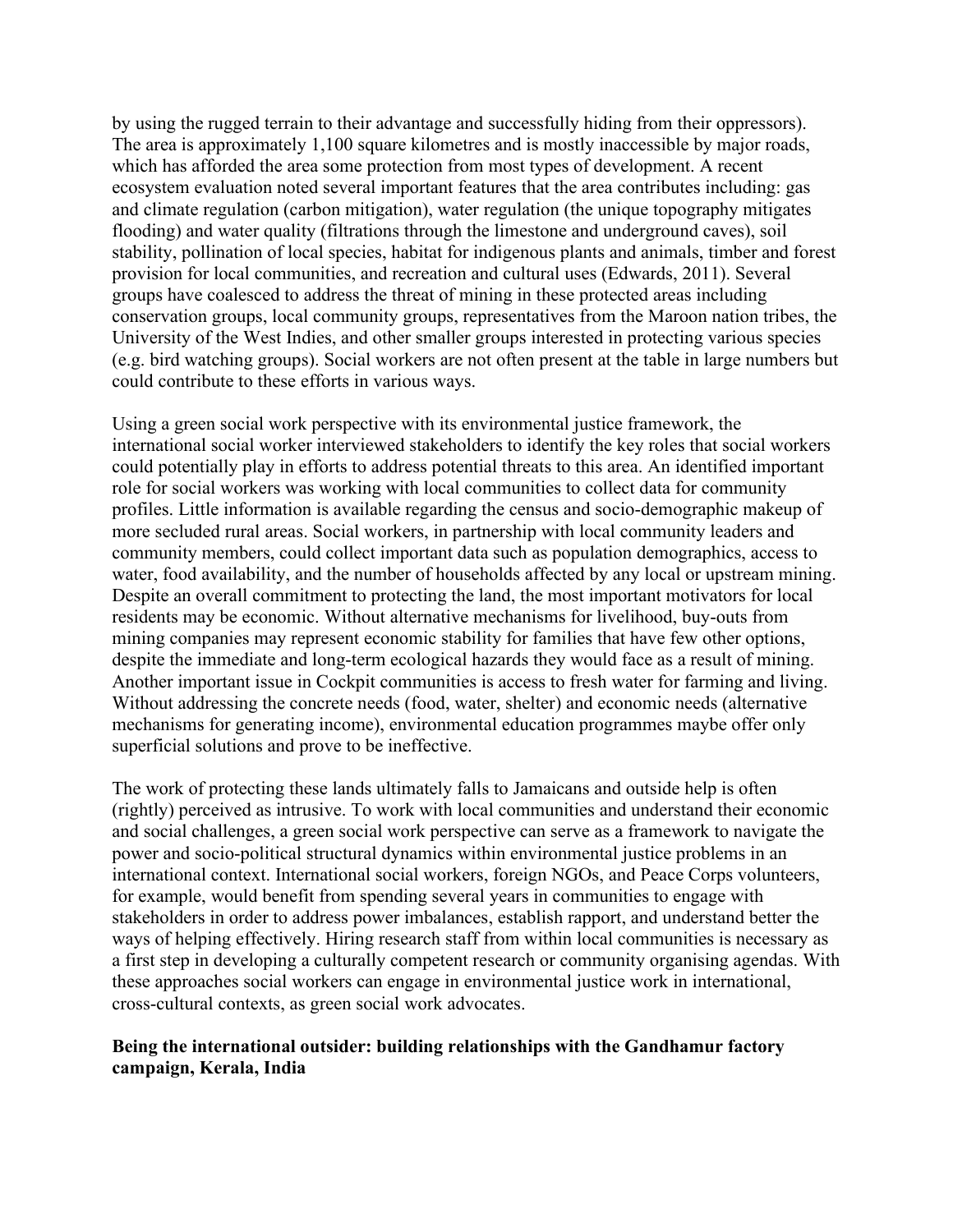Whereas the first two cases describe how American social workers contributed to environmental justice interventions, this case explores the complex positionality of social workers engaged in such work. Between 2010 and 2014, the American social worker conducted ethnographic fieldwork on a campaign to shut down a gelatine factory in the village of Gandhamur, in the southern Indian state of Kerala. In contrast to the cases described earlier in the chapter, the village of Gandhamur was a mixed-class, mixed-caste community that, taken as a whole, does not easily wear the label 'vulnerable'. Nonetheless, village residents were in a vulnerable position vis-a-vis the gelatine factory, which was jointly owned by a Japanese corporation and the Kerala state government. According to village residents, when the factory opened 30 years earlier, it had been welcomed as a boon to the local economy, particularly by those from lower castes and socio-economic strata. However, by-products of the gelatine production process included a blackish sludge that the factory dumped into a nearby river and a stench that spread throughout the village at night. The smell kept people awake coughing and many complained of itching and rashes from the river water. In 2008, some residents formed an action council to demand an end to the pollution. Upon its inauguration, this local action council immediately began to collaborate with environmental activists from across Kerala.

These environmentalists were part of a network of Kerala activists who provided support for environmental justice campaigns in the forms of scientific expertise, media support, and legal contacts. They had been looking for an opportunity to take action against the Gandhamur gelatine factory since the mid-1990s. Thus, when the local action council formed in 2008, they were ready and waiting to assist. These environmental activists introduced the social worker to the Gandhamur action council in 2010, and he observed their collaboration intermittently between 2010 and 2013.

In the summer of 2013, the campaign against the gelatine factory intensified after police charged protesters gathered at the factory gates and beat them with wooden batons. Both local and nonlocal activists were injured, and the campaign against the factory became a major story in statewide newspapers and TV news. Many politicians and civil society figures expressed their support. Both leading up to and in response to this event, support from non-local environmental activists increased greatly, with some taking up residence with action council members to work on the campaign full-time.

The social worker's position in this collaboration was in many respects more that of an observer than a participant. As a foreigner, there were strict legal limits on supporting such campaigns, and he was careful to stay within those limits. Nonetheless, his past experience working on environmental justice issues in the US and India was crucial to his relationship with both the Gandhamur action council and environmental activists. It was through contacts from this past experience that he had been introduced to the Kerala environmental activist network, and through that network, he had arrived in Gandhamur. Despite his being legally barred from supporting the campaign in any way, action council members invited him to participate in whatever ways he could. Moreover, in conversations with other village residents, they often claimed him as a supporter. Similarly, key figures within the environmental activist network invited him to events, included him in discussions, and requested that he evaluate their work. The social worker accepted these invitations, but also accepted those from opponents of the campaign to maintain the neutrality required by law. Also, he was open about his past participation in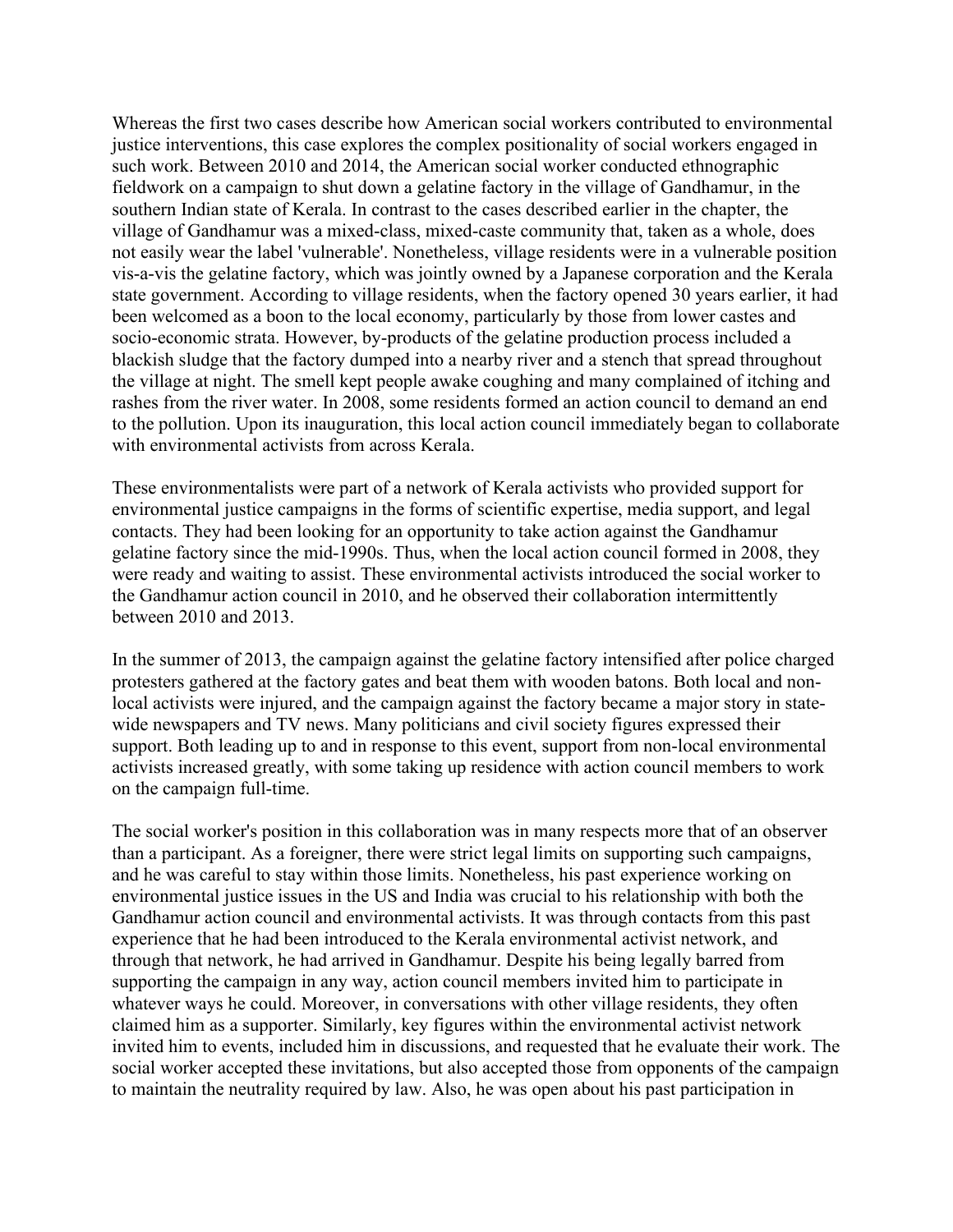environmental justice work and broader concerns about these issues. Thus, while participation in the campaign against the factory was limited, the research relationship between campaign participants and the social worker was grounded in mutual recognition of a common commitment to environmental justice.

The social worker's position became more complicated shortly after a beating by police, which opened a rift between the local action council leaders and the environmental activist network. The company that owned the factory claimed that Maoists, who were leading armed rebellions in other parts of India, had incited the violence. The environmental activists demanded that the leaders of the Gandhamur action council refute these claims loudly and publicly, but local leaders made no move to do so. Many environmental activists felt betrayed by this silence and began to withdraw their support for the campaign. The specifics of why and how the collaboration between the action council and the environmental activist network came apart are analysed elsewhere (Mathias, in press). In this section, we explore the challenges that this breakdown in collaboration created for the social worker as an international outsider.

If members of the environmental activist network were outsiders in the Gandhamnur campaign, then the social worker was doubly an outsider. He had been introduced to the leaders of the action council by members of the network and was, at least initially, only 'a friend of a friend'. Thus, as environmental activists began to withdraw from the campaign and cut ties with the action council, it was unclear whether his connection with the action council would also be severed. As the conflict between the two groups became more severe, the social worker found his own alliances and commitments called into question by some local leaders in the action council. At one point, it seemed the action council might end the research relationship altogether.

That is not what happened. Instead, the more that locals and outside activists withdrew from the collaboration, the more the social worker found himself in a limbo, neither in one camp nor the other. This ambiguous position brought its own challenges. Some members of the environmental activist network teased or chided him for continuing to study the Gandhamur campaign, which they increasingly talked about as corrupt. Local action council members were not so explicit, but some seemed more guarded around him, particularly when they were speaking about the solidarity organisers. Nonetheless, both groups continued to invite him to attend events, observe their work, and participate to the extent that he could.

With the collaboration over, the social worker had to find his footing again with both groups; this did not make him more of an outsider in Gandhamur. Over the ensuing 10 months, he continued to build deeper relationships with members of both groups. He continued to accept invitations to attend meetings and campaign actions as well as religious festivals, rice harvesting events, school plays, and afternoon teas. In Gandhamur, he was no longer 'a friend of a friend' , and this was in part because his participation in the everyday life of the village formed the basis of many new friendships. But it was also because the environmental activists were no longer around to mediate his relations with the action council. Instead of arriving in Gandhamur in the company of these 'outside' activists, he was now arriving alone, and this opened up new possibilities for more direct relationships. Over time, the social worker became a mediator between the Gandhamur residents and members of the environmental activist network, each of whom would ask him for updates about the others.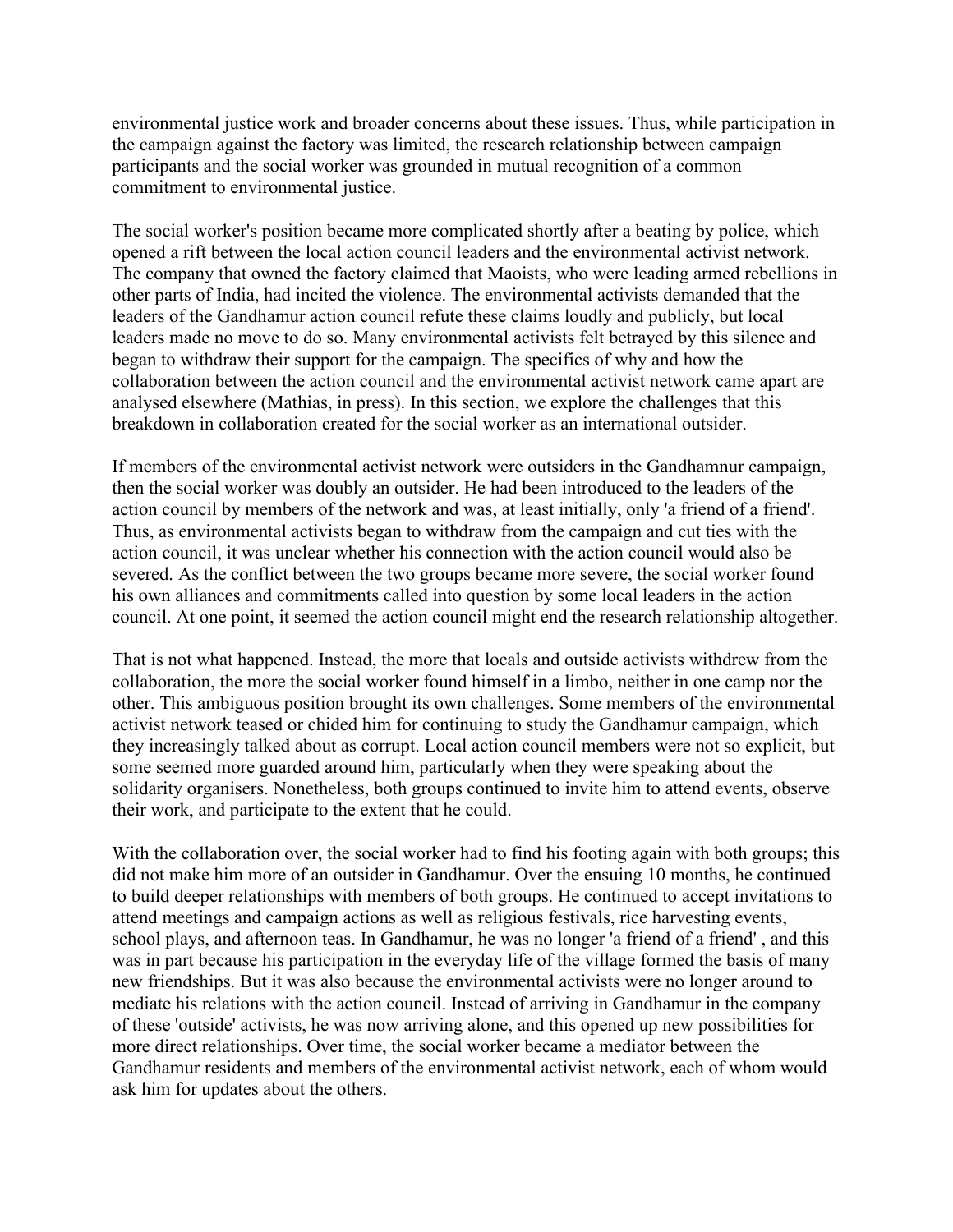This is not to say that the American social worker ceased to be an outsider. Nor that he was less of an outsider than the Kerala-based environmentalists. In many ways, they were still more on the inside. For example, environmentalists may have chosen not to participate in the campaign anymore, but the social worker *could not* participate in the campaign because of his lack of citizenship. In addition, he remained marked as an outsider by his accented Malayalam, his American wealth, and his whiteness. None of these things had changed. Moreover, one might say that his position with respect to the campaign had not changed much either. What had changed most were the positions of everyone else relative to each other.

Being from outside India did not simply make the social worker more of an outsider than those who were Kerala-based. It made him an outsider in qualitatively different ways. Distinctions between insiders and outsiders are neither binary nor fixed (Cui, 2014; Edmonds-Cady, 2011). Being from the US made the social worker something of an anomaly with respect to the dominant insider/outsider distinctions in environmental justice campaigns in Kerala, which concerned relations between locals and members of the all-Kerala environmental activist network. This anomalous position foreclosed certain kinds of participation in the Gandhamur campaign, but also opened up forms of relationship that were not available to others. Moreover, the researcher's position with respect to local insider/outsider distinctions shifted over time. While these shifts resulted in part from the researcher's own efforts to build alliances and friendships, they were largely out of the researcher's control. In particular, the researcher's position changed as the result of changing relations between others involved in the campaign.

#### **Discussion and conclusion**

The three cases we provide in this chapter serve as tools for understanding the green social work perspective as it relates to how to negotiate collaborations as social workers in international, cross-cultural contexts when addressing environmental justice issues. Each case demonstrates ways to engage with marginalised communities with few resources, ways to navigate relationships at multiple levels, and appropriate roles for a green social worker engaging in environmental justice issues.

As illustrated in these three cases, social workers can engage in culturally appropriate work when engaging with environmental justice issues, such as the use of participatory methods for practice and research. This means promoting social work values of inclusivity and empowerment of selfdetermination in order to avoid 'colonising' local initiatives to address environmental injustices, as green social workers advocate (Dominelli, 2012). For example, the social workers in the cases presented each supported community-driven actions, rather than top-down decisions made by outsiders to the communities. The green social worker's role was often to listen, value local expert knowledges, help all voices to be heard, and assist in bringing resources to the table. Through participatory research and practice methods the social worker can also encourage the community members to identify problems and potential solutions, teach advocacy skills, and link community members to resources that support their goals. This type of work allows for outcomes that the community finds more beneficial for their desires, and equips and empowers them to continue their work on their own.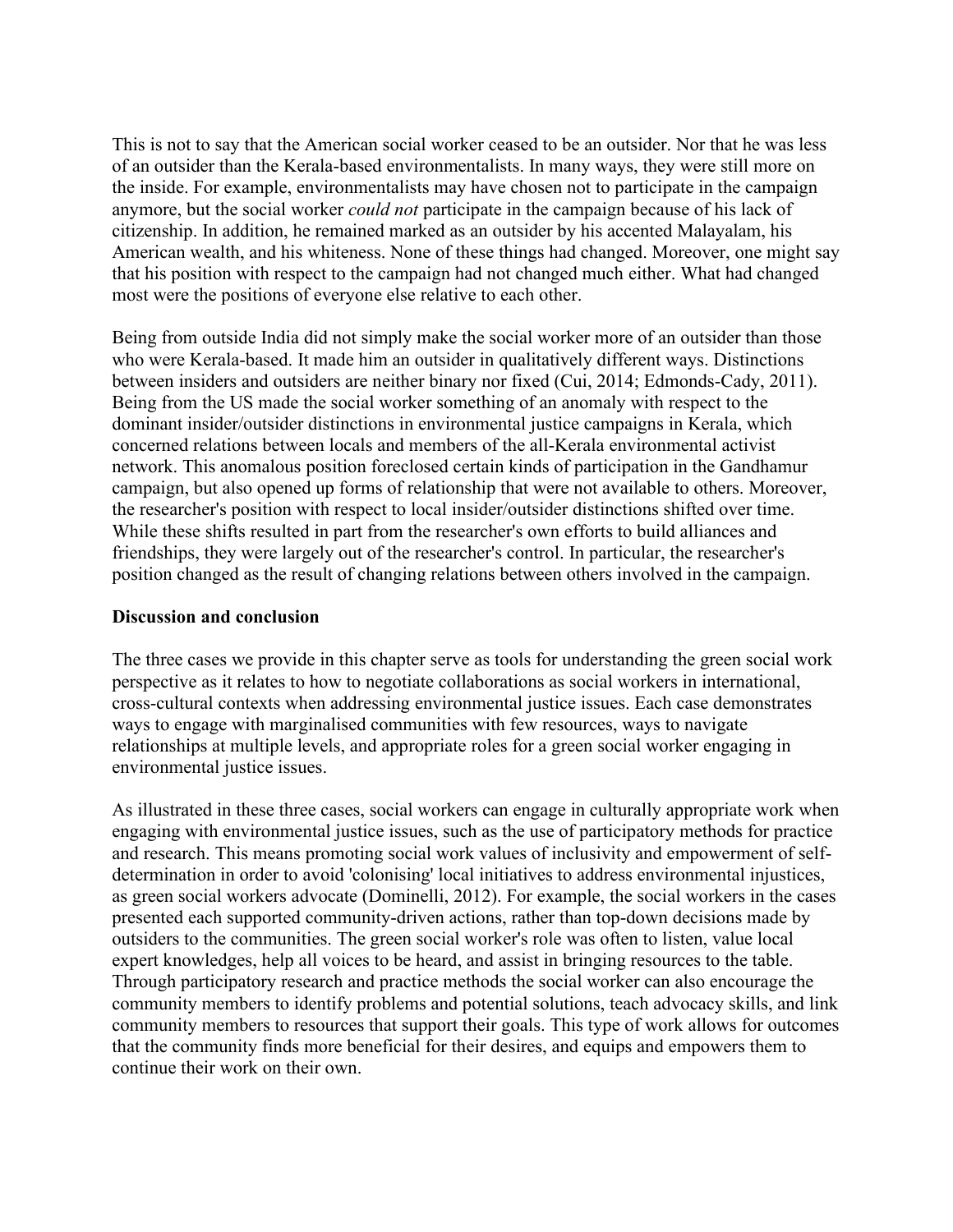Importantly, green social workers must recognise that while environmental issues are often discussed in scholarly scientific arenas using technical jargon, marginalised communities are experts in understanding these problems as they live with the severe impacts of environmental degradation in their daily experiences. Their voices should not be discounted due to an inability to engage in the technical discourses. Social workers in international settings can approach from a stance of partner and look to the locals as experts in their own communities.

Social workers addressing environmental issues in international settings also often must contend with conflicts between varying conceptions of environmental injustice and local values regarding the environment and social justice. They must practice diplomatic skills and help different perspectives and voices to all be heard.

Relatedly, social workers must also recognise their own position of power and privilege when operating across political boundaries in international, cross-cultural settings, so as to be a collaborative advocate in their work, rather than reinforce the unfair global power dynamics that affect such communities. Also, green social workers must identify the structural and sociopolitical power dynamics within the groups who are working on environmental justice issues and within the local communities in order to understand the holistic contexts at play.

In international settings, social work on environmental issues is compounded with the challenges of navigating relationships on multiple levels with a variety of local and non-local actors. In each case presented in this chapter, the authors found that these insider/outsider collaborations cannot happen overnight. Thus, social workers must be willing to dedicate the time needed in communities to develop such relationships, especially when many non-governmental organisations and local projects are not long-lasting; perseverance is key.

Another lesson to be drawn here is that being an outsider is not simply a matter of degree. There are qualitatively different ways to be an insider or an outsider with respect to the organising process. In the community organising literature, it is common to think of insiders and outsiders spatially, in terms of metaphorical distance from the centre of a campaign or issue (e.g. Rivera and Erlich, 1992). This mode of thinking seems particularly natural when considering insiders and outsiders in grassroots environmental movements, which are often geographically localised. However, spatial metaphors obscure the many kinds of relationships involved in the organising process and, by the same token, the qualitatively different ways whereby one can be more or less 'inside' a community, campaign, or movement. In addition, social workers pursuing grassroots collaborations internationally should be prepared to face such complexities and ambiguities, in which the inside and outside of a movement are constantly reforming themselves, and fluid.

From the cases presented in this chapter, the green social work perspective enabled these social workers to serve a supporting role in addressing climate change in Kenya, to identify a potential role for social workers in long-term community-based work to address land preservation in Jamaica, and to be flexible and build trusting relationships in an anti-pollution campaign in India. The cases provide examples that can be used as a teaching tool to explore environmental injustices, and to humanise and understand the local impacts of climate change. These cases can also be used to understand better community organisation and community development.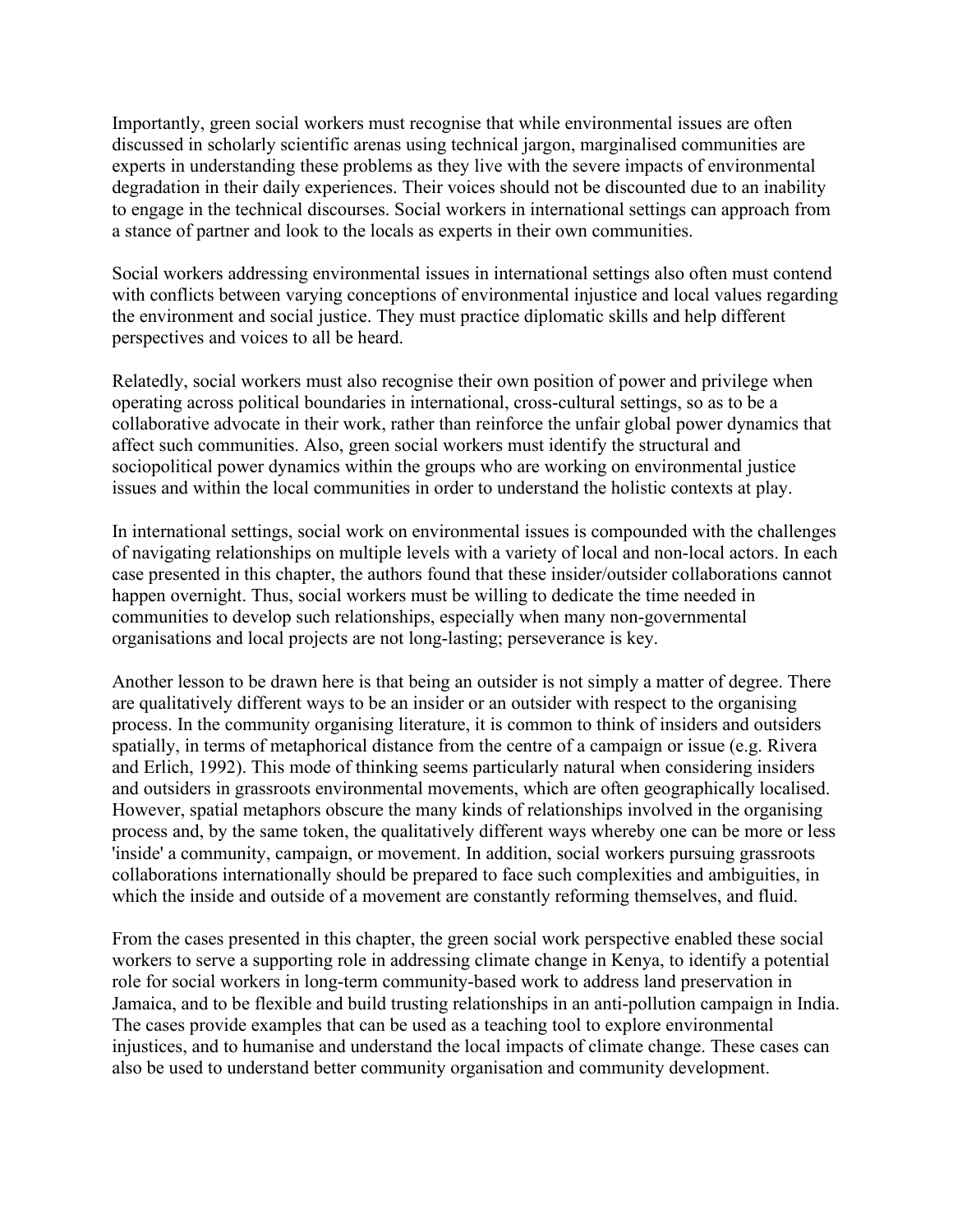Green social workers must learn how to work within and reform local and global systems of inequalities; and to become part of the global collaboration that works alongside marginalised communities, such as the ones presented in this chapter. The social work roles presented offer lessons on engaging in collaborative practice when working for environmental justice in international, cross-cultural settings. They are also relevant for working with domestic communities affected by similar issues. Green social work promotes environmental justice within a larger framework of promoting human and non-human well-being and addressing both global and local impacts of ecological crises.

## **References**

Addams, J. (1970). *Hull-House maps and papers* (R. C. Wade, Ed.). New York: Arno Press.

Basher, R. (2008). Disasters and what to do about them. *Forced Migration Review: Climate Change and Displacement,* 31: 35-36.

Berger, R. M. and Kelly, J.J. (1993). Social work in the ecological crisis. *Social Work,* 38(5): 521-526.

Besthorn, F. H. (2003). Radical ecologisms: Insights for educating social workers in ecological activism and social justice. *Critical Social Work: An Interdisciplinary Journal Dedicated to Social Justice,* 3 (1): 66-106.

Besthorn, F. H. and Meyer, E. E. (2010). Environmentally displaced persons: Broadening social work's helping imperative. *Critical Social Work,* 11 (3): 123-138.

Bullard, R. (ed). 1994. *Unequal protection.* San Francisco: Sierra Club.

Coates, J. (2005). *Ecology and social work: Toward a new paradigm.* Black Point, Nova Scotia: Fernwood.

Council on Social Work Education ( CSWE) (2015). The *2015 Educational Policy and Accreditation Standards (EPAS).* [https://www.cswe.org/getattachment/Accreditation/Standards](https://www.cswe.org/getattachment/Accreditation/Standards-and-Policies/2015-EPAS/2015EPASandGlossary.pdf.aspx)[and-Policies/2015-EPAS/2015EPASandGlossary.pdf.aspx](https://www.cswe.org/getattachment/Accreditation/Standards-and-Policies/2015-EPAS/2015EPASandGlossary.pdf.aspx) [Accessed 9 March 2016].

Cui, K. (2014).The insider–outsider role of a Chinese researcher doing fieldwork in China: The implications of cultural context. *Qualitative Social Work,* 14(3): 356-369.

Dominelli, L. (2000). International comparisons in social work. In R. Pearce and J. Weinstein (Eds.), *Innovative education and training for care professionals: A providers' guide.* London: Jessica Kingsley, pp. 25-40.

Dominelli, L. (2012). *Green social work: From environmental crises to environmental justice.*  Malden, MA: Polity Press.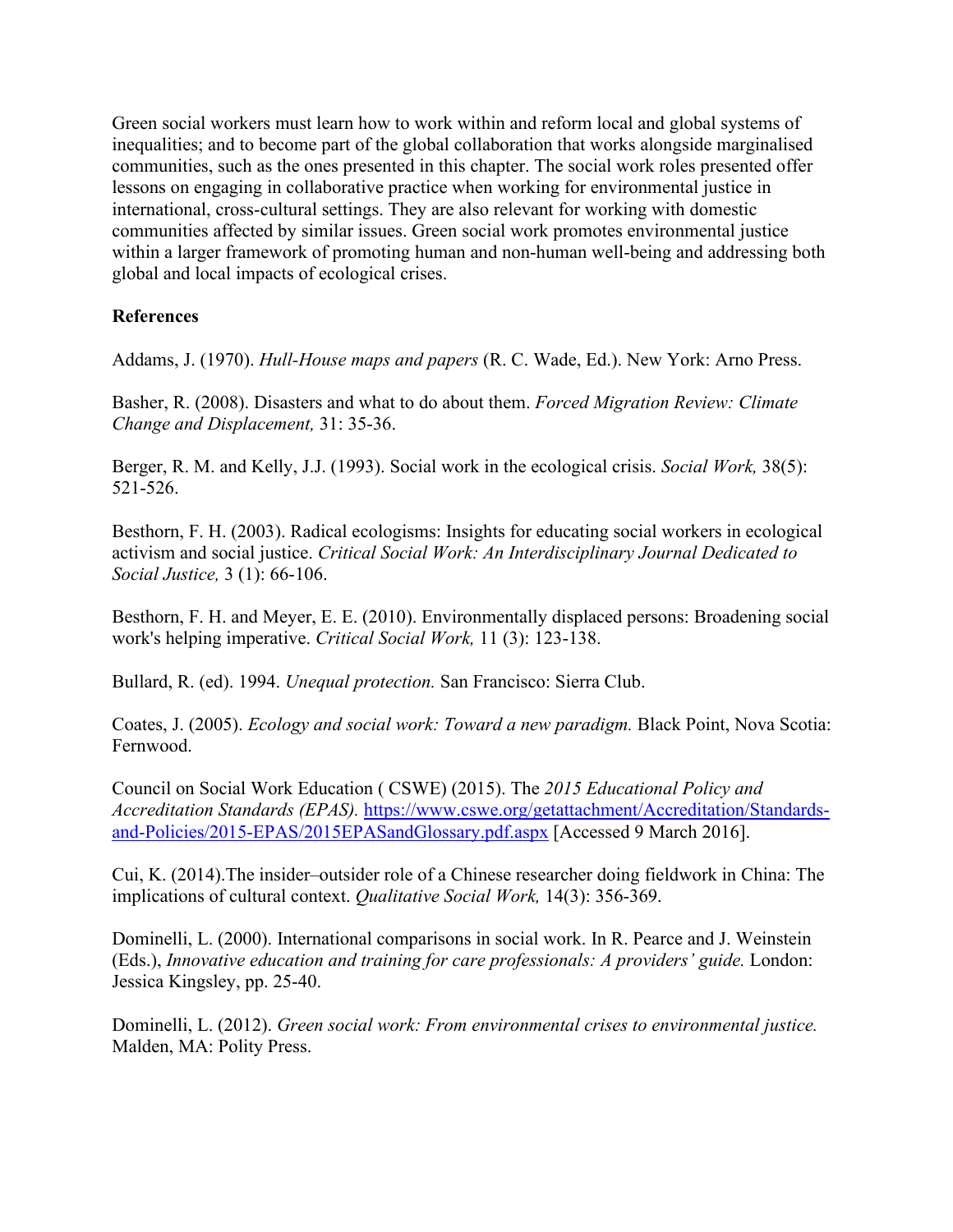Edmonds-Cady, C. (2011). A view from the bridge: Insider/Outsider perspective in a study of the Welfare Rights Movement. *Qualitative Social Work,* 11 (2): 174-190.

Edwards, P. (2011). Ecosystem service valuation of Cockpit Country. *Windsor Research Centre.*  Available online on [www.cockpitcountry.com/LFMP/Cockpit\\_NRV.pdf](http://www.cockpitcountry.com/LFMP/Cockpit_NRV.pdf)

Estes, R. (1993). Toward sustainable development: From theory to praxis. *Social Development Issues,* 15(3): 1-29.

Gitterman, A. and Germain, C. (2008). *The Life Model of social work practice: Advances in theory and practice,* 3rd ed. New York: Columbia University Press.

Healy, L. M. (2008). *International social work: Professional action in an interdependent world.*  New York, NY: Oxford University Press.

Hoff, M. D. and Rogge, M. E. (1996). Everything that rises must converge: Developing a social work response to environmental injustice. *Journal of Progressive Human Services,* 7(1): 41-57.

Intergovernmental Panel on Climate Change (IPCC) (2014). Summary for policymakers. In C. B. Field, V. R. Barros, D.J. Dokken, K.J. Mach, M. D. Mastrandrea, T. E. Bilir, M. Chatterjee, K. L. Ebi, Y.O. Estrada, R. C. Genova, B. Girma, E. S. Kissel, A. N. Levy, S. MacCracken, P. R. Mastrandrea, and L. L. White (Eds.), *Climate Change 2014: Impacts, Adaptation, and Vulnerability.* Part A: Global and Sectoral Aspects. Contribution of Working Group II to the Fifth Assessment Report of the Intergovernmental Panel on Climate Change. Cambridge: Cambridge University Press and New York, NY, pp. 1-32.

International Association of Schools of Social Work, International Council on Social Welfare, International Federation of Social Workers (2012). *The global agenda for social work and social development: Commitment to action.* Available on [www.globalsocialagenda.org/](http://www.globalsocialagenda.org/) [Accessed 17 November 2015].

Kemp, S. P and Palinkas, L. A. (2015). *Strengthening the social response to the human impacts of environmental change.* Working paper No. 5 for the Grand Challenges for Social Work initiative. American Academy of Social Work and Social Welfare. Available on [http://aaswsw.org/wp-content/uploads/2015/03/Social-Work-and-Global-Environmental-](http://aaswsw.org/wp-content/uploads/2015/03/Social-Work-and-Global-Environmental-Change-3.24.15.pdf)[Change-3.24.15.pdf](http://aaswsw.org/wp-content/uploads/2015/03/Social-Work-and-Global-Environmental-Change-3.24.15.pdf) [Accessed 17 November 2015].

Jones, P (2010). Responding to the ecological crisis: Transformative ways for social work education. *Journal of Social Work Education,* 46 ( 1): 6 7-84.

Kelley, F. (1970). *Hull-House maps and papers* (R. C. Wade, Ed.). New York: Arno Press.

Mary, N. (2008). *Social work in a sustainable world.* Chicago, IL: Lyceum Books.

Mathias, J. (in press). Scales of Value: Insiders and Outsiders in Environmental Organizing in South India. *Social Service Review.*